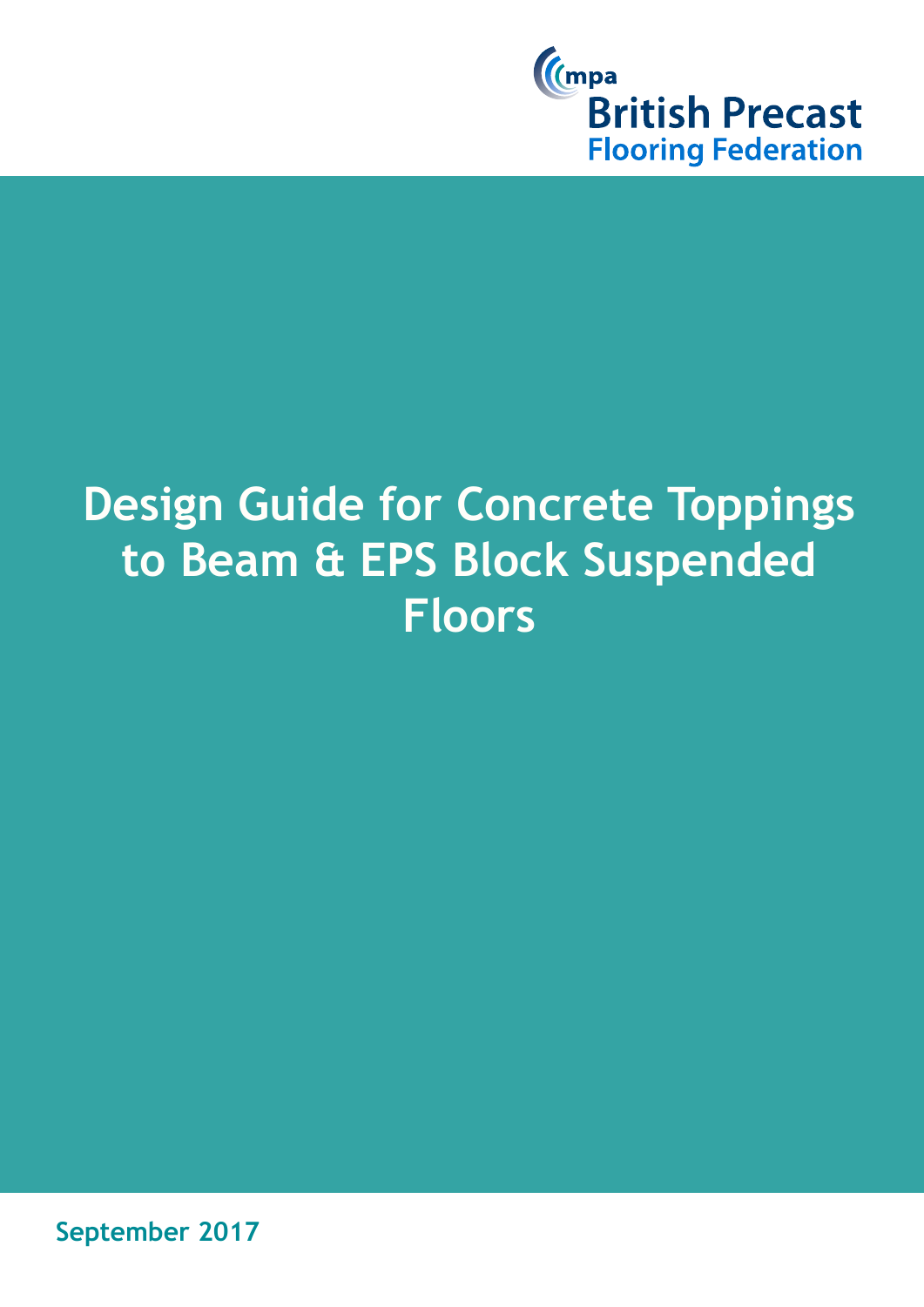#### Cooperating organizations

BPF (British Plastics Federation) John Thornberry British Precast **Dr Nick Gorst** PFF Dr John Cotton BRMCA Dr Chris Clear Concrete Society<br>
Grace Construction Products<br>
Grace Construction Products<br>
Damian Thomas **Grace Construction Products** HBF Michael Black

Propex Concrete Systems Simon Evans Tarmac **Glanville Norman** 

BBA Dr Morteza Aboutalebi Brian Chamberlain Seyed Tajallifar Dale Saunders Low & Bonar Mark Mitchell Richard Briers Mike Boggust NHBC Sally Boorer Andrew Jackson Graham Perrior Dharmesh Buch Peter Wood

September 2017 edition

Foreword

The aim of this design guide is to provide a central source of information relating to suspended beam and EPS flooring systems. It should be read in conjunction with the independent third party assessment relative to the floor system which is being considered.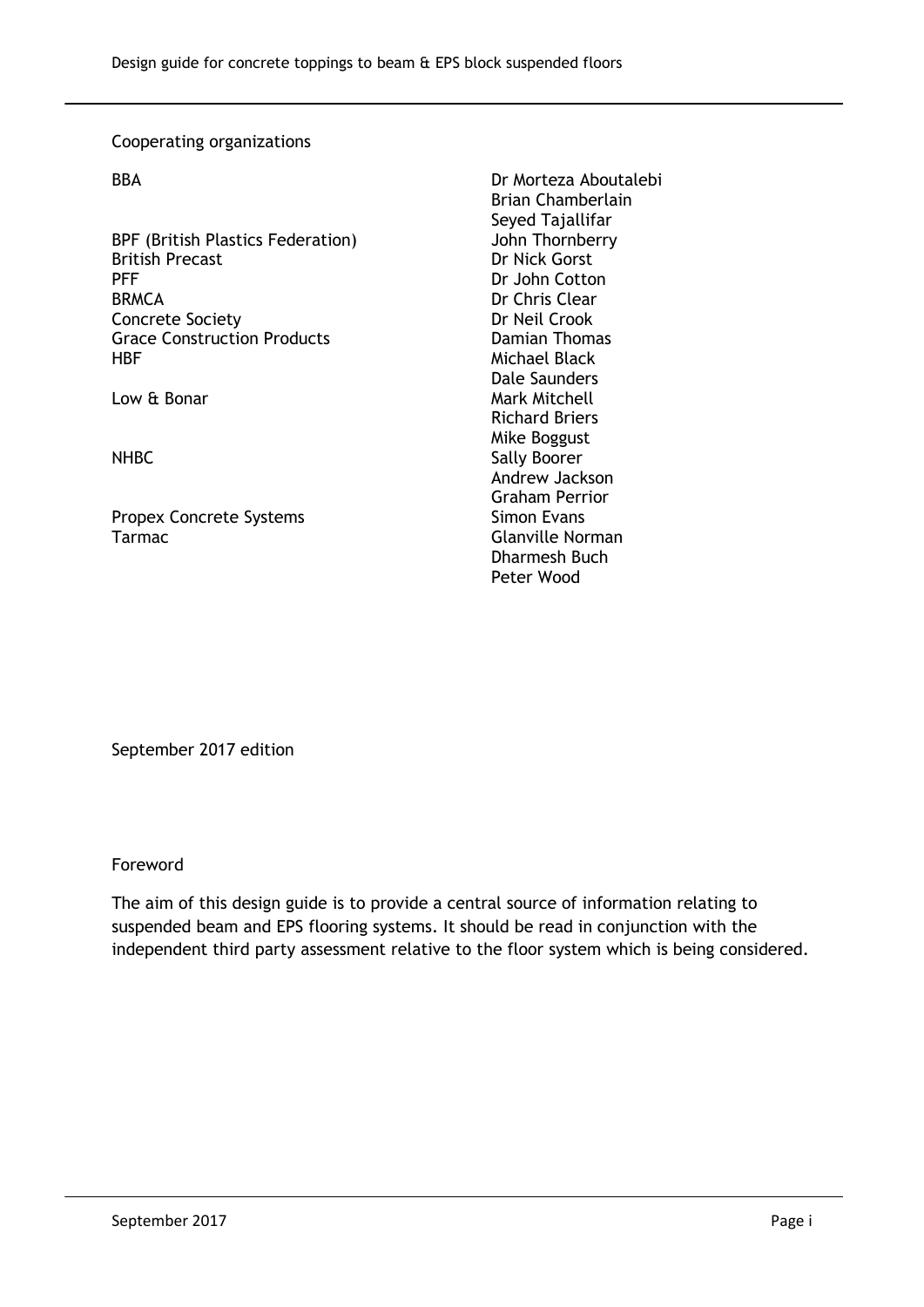|    | Contents                                                                |   |  |
|----|-------------------------------------------------------------------------|---|--|
|    |                                                                         |   |  |
|    | Introduction                                                            |   |  |
| 2. | History of insulated floors                                             |   |  |
| 3. | Covering standards                                                      | 3 |  |
|    | 4. Structural behaviour of the floors with structural concrete toppings | 3 |  |
| 5. | Design equations                                                        | 4 |  |
|    | 5.1. Macro-fibres                                                       | 4 |  |
|    | 5.2. Steel reinforcement                                                |   |  |
|    | 5.3. Micro-fibres                                                       | 8 |  |
|    |                                                                         |   |  |

APPENDIX A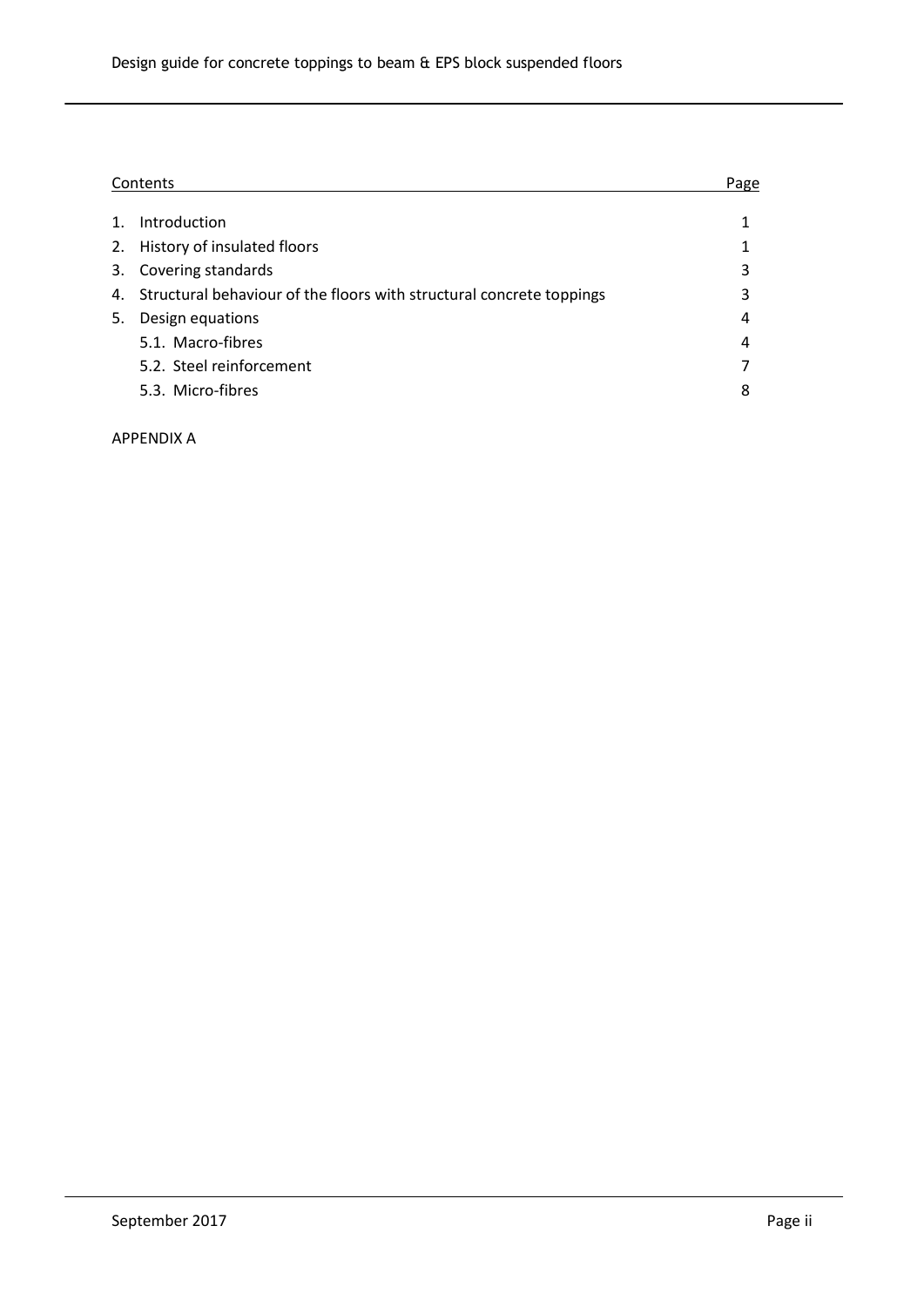# **1. Introduction**

Suspended beam and block floors have been in regular use, particularly for low-rise residential buildings, for many years, originally incorporating load-bearing concrete blocks between the prestressed beams, but more recently incorporating insulating materials (EPS), which were first introduced to the UK market some 25 years ago. Since then they have evolved to adapt to ever changing regulations which have required increased levels of thermal performance.

# **2. History of insulated floors**

This publication focuses on the use of non-resisting EPS blocks, but a similar approach may be used for non-load bearing concrete blocks for low-rise residential construction.

The first types of insulated floor systems incorporated T-shaped polystyrene infill blocks that sat in between the prestressed concrete T-beams and the tops of the infill blocks sat above the beams. Where necessary thin sheet material was cut to cover the top of the beams, allowing for different widths and multiples of beams (see Figure 1). These types of floors were dry finished with a floating timber floor but later versions use higher grade insulating material and are finished with a concrete topping.



# Figure 1

Subsequent versions used L-shaped polystyrene blocks that fitted between the beams with the toes extending under the beams. Sheet material was either cut and inserted to suit various beam widths and multiples, or toe lengths were manufactured for bespoke layouts. These floors are finished with a concrete topping (see Figure 2).



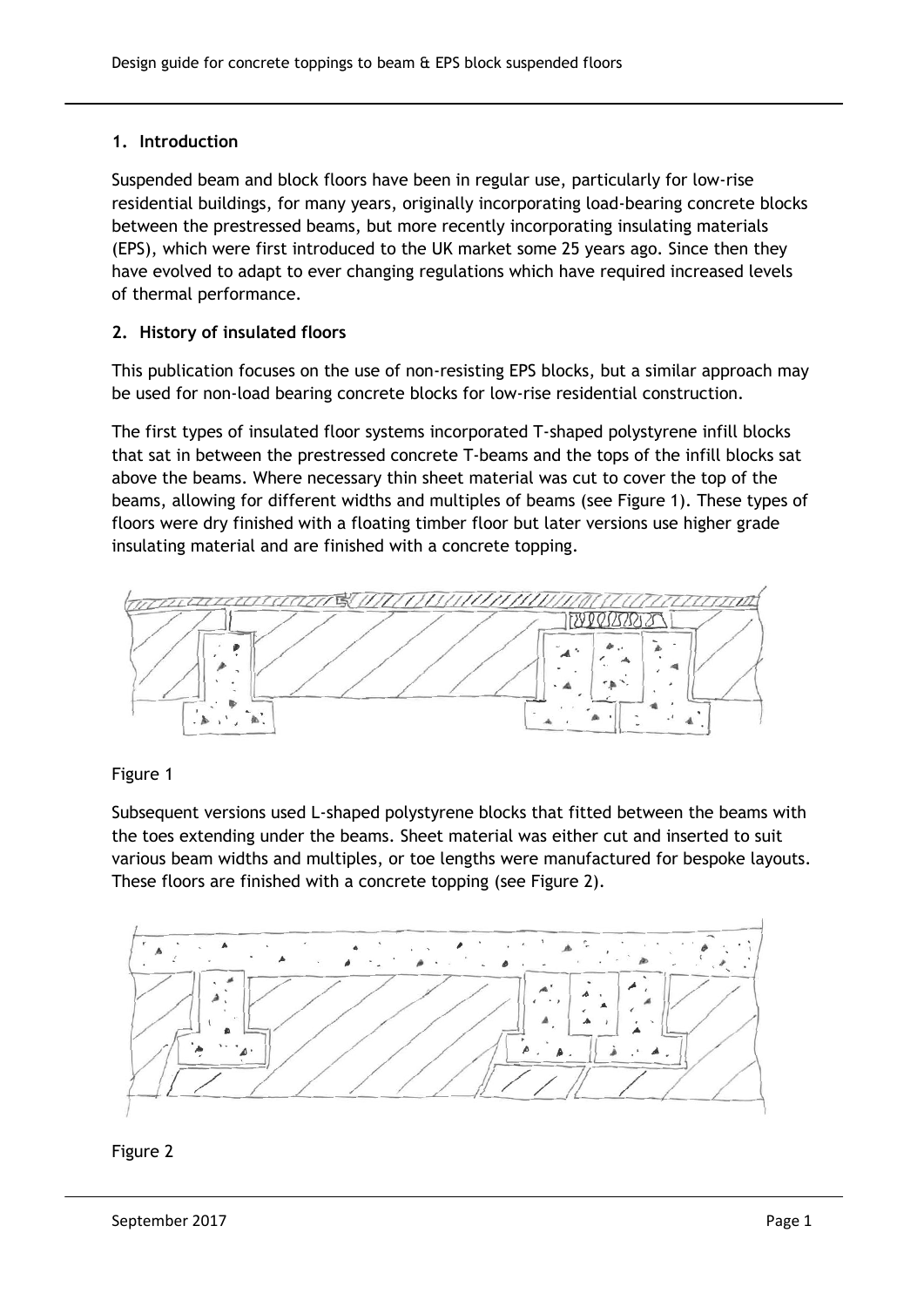More recent variations use T-shaped blocks between the beams with separate sheet material placed over the entire floor (see Figure 3) or U-shaped channels centred over the beam and separate blocks between the beams. (see Figure 4).



## Figure 3



## Figure 4

The main driver for the changes to the flooring systems is the increased level of thermal performance that is now required by Part L of the Building Regulations. Changes are also aimed at improving the efficiency on site by simplifying the installation.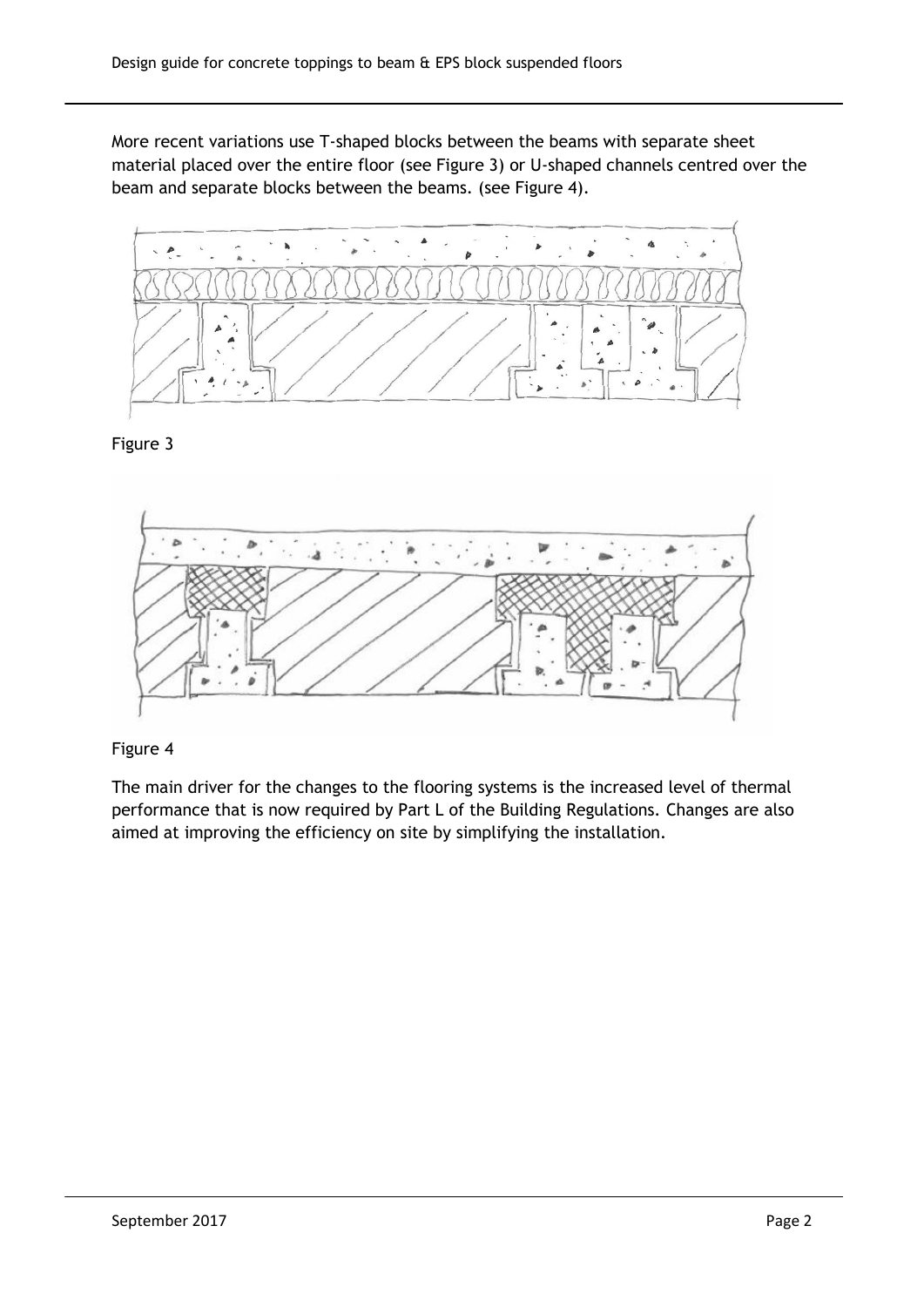# **3. Covering standards**

BS EN 15037 'Precast concrete products. Beam and block floor systems', covers suspended beam and block floors. It is divided into five parts as follows:

- Part 1 Beams
- Part 2 Concrete Blocks
- Part 3 Clay Blocks
- Part 4 EPS Blocks
- Part 5 Lightweight Blocks

The prestressed concrete beams that are used in the floors are covered by Part 1 of the standard. However, the more recent types of EPS blocks fall outside of the scope of Part 4 due to the shape of the block and how the applied load is transferred to the beams.

Part 4 categorises EPS blocks as either non-resisting (R1) or resisting (R2). If a block is type R1 then it has no mechanical function in the final floor system, but it has to be able to withstand a 1.5 kN point load to simulate foot traffic during the construction phase. Type R2 blocks contribute to the mechanical function of the floor and must be able to withstand a 2.0 kN point load. In either case the point load acts over a 100 mm x 300 mm footprint. In addition, Type R2 blocks must be minimum EPS200 grade material. The term EPS200 means that the EPS should have a compressive strength of 200 kPa (0.2 N/mm<sup>2</sup>) at 10% strain deformation under short term static load. A limitation of BS EN 15037 is that it would appear it is intended to cover suspended beam and block floors, but it does not specifically include guidance on suitable toppings, be it a sand cement screed, timber floor or structural concrete topping.

The following documents are proposed for use in the design of structural concrete toppings:

- BS EN 1992-1-1 + UK NA
- BS FN 14651
- BS EN 14845
- TR34 Concrete Industrial Ground Floors
- TR63 Guidance for the Design of Steel-Fibre-Reinforced Concrete
- TR65 Guidance on the use of Macro-Synthetic-Fibre-Reinforced Concrete

# **4. Structural behaviour of low-rise beam and block floors with structural concrete toppings**

Beam and block floor systems using non-resisting EPS blocks all follow the same principle in that the applied loads are supported by the structural concrete topping which spans across the beams and transfers the load to the beams either by direct contact or by structural grade EPS. If structural grade EPS is used to transmit loads, then the designer will need to give due consideration to the layering and joint positions of the EPS components. The grade of the EPS will depend on the applied load, the width of the top of the beam(s) and whether single or multiple beams are used (see Figure 4). The EPS has to exhibit low creep characteristics for both short term and long term loading so that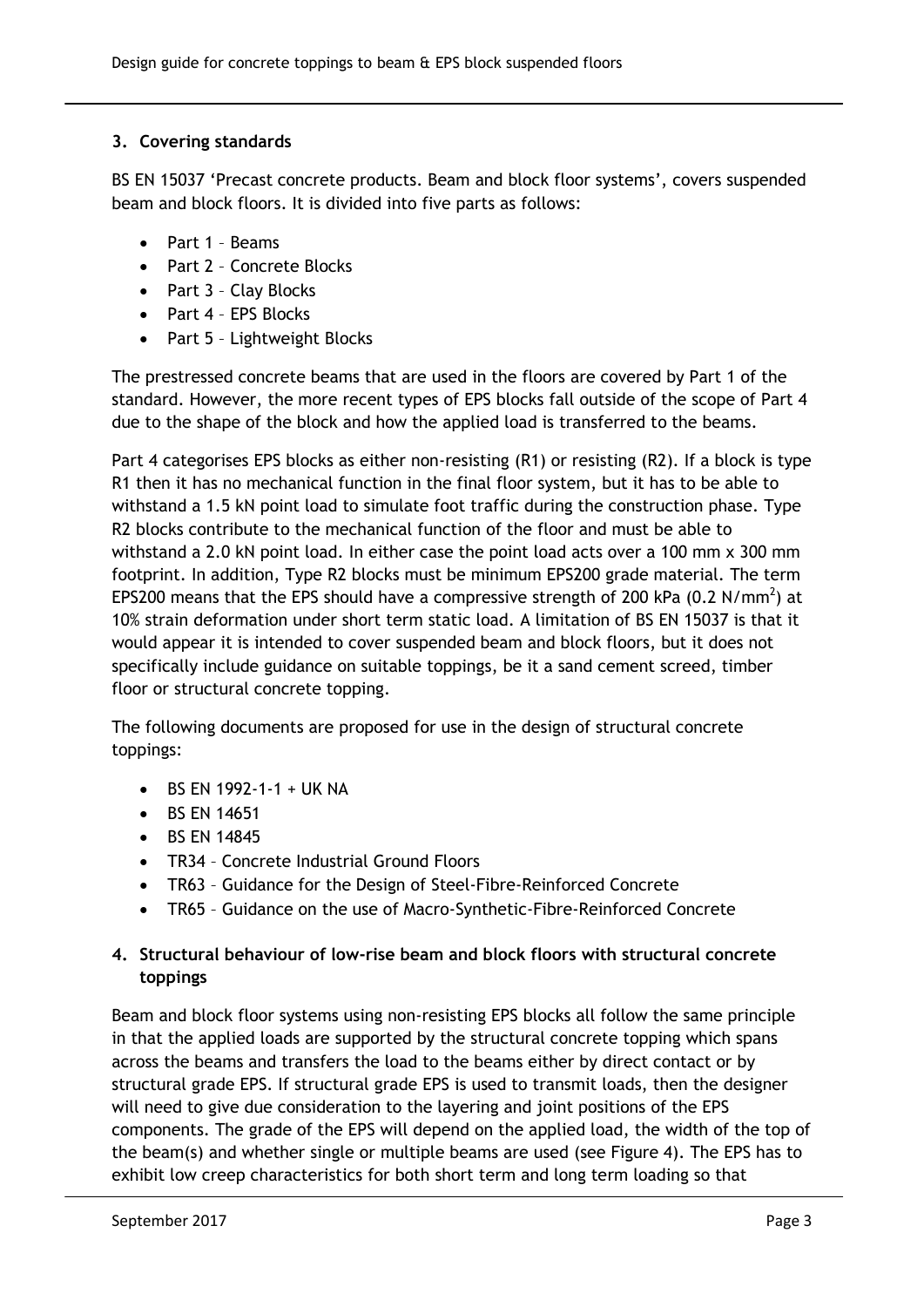excessive compression of the material does not occur. For systems with a separate top sheet EPS130 grade is normally used for the topsheet, whereas systems using infill blocks that extend above the beams generally have a separate section of EPS250 grade material dovetailed to the main block. For non structural applications, i.e. the infill blocks, EPS90 grade is commonly used. The reader should note that beam and EPS block floor systems are not limited to the grades of EPS mentioned above.

It should be noted that as the T-beams are manufactured from prestressed concrete creep will occur within them and as such the deflection / camber will vary over time. The initial camber within the beam is reduced by 10 to 15mm by the weight of the concrete topping.

In current practice the range of T-beams used within the industry does not vary significantly. Typically there are three depths of beams used: 150 mm, 175 mm and 225 mm with a top width of 50 mm or 75 mm. When the various options for the infill blocks are combined with the beams the result is beam centres of between 590 mm and 610 mm. As such there is only a small variation between the various systems being supplied to the market in terms of beam centres and structural performance of the concrete topping.

When calculating the induced bending moment within the concrete topping a conservative approach is adopted in that it is assumed the concrete topping is simply supported between the beams. This approach will allow for a maximum moment to be used regardless of the spacing of the beams when the infill blocks are cut down or if narrow blocks are used. It also makes allowance for any expansion joints that may be in the topping.

Some concerns have been raised regarding the concrete exhibiting brittle failure under fatigue stress, but for a ground floor in a domestic application dynamic loads are not considered nor are transient vibrations from earthquakes.

The approach taken in this report for suspended beam and block floors is to minimise the risk of shrinkage and thereby the effect of shrinkage-induced stresses by careful attention to concrete mix design, floor detailing and construction. The reader's attention is drawn to the document '*Application guide for the specification and installation of concrete toppings to beam & EPS block suspended floors'.*

# **5. Design equations**

## **5.1. Macro-fibres**

The design approach for macro-fibres uses the values of  $f_{R1}$  and  $f_{R4}$  obtained from beam tests performed in accordance with BS EN 14651. This is not design by performance testing, but is design based on material properties, as outlined in Section 5.2 of TR63 and Section 5.1.2 of TR65. The advantage of this method is that any fibre and any dosage can be used provided that the required crack mouth opening displacement (CMOD) tests have been carried out and the values for  $f_{R1}$  and  $f_{R4}$  are available.

The following equations are used to calculate the moment capacity of macro-fibre concrete.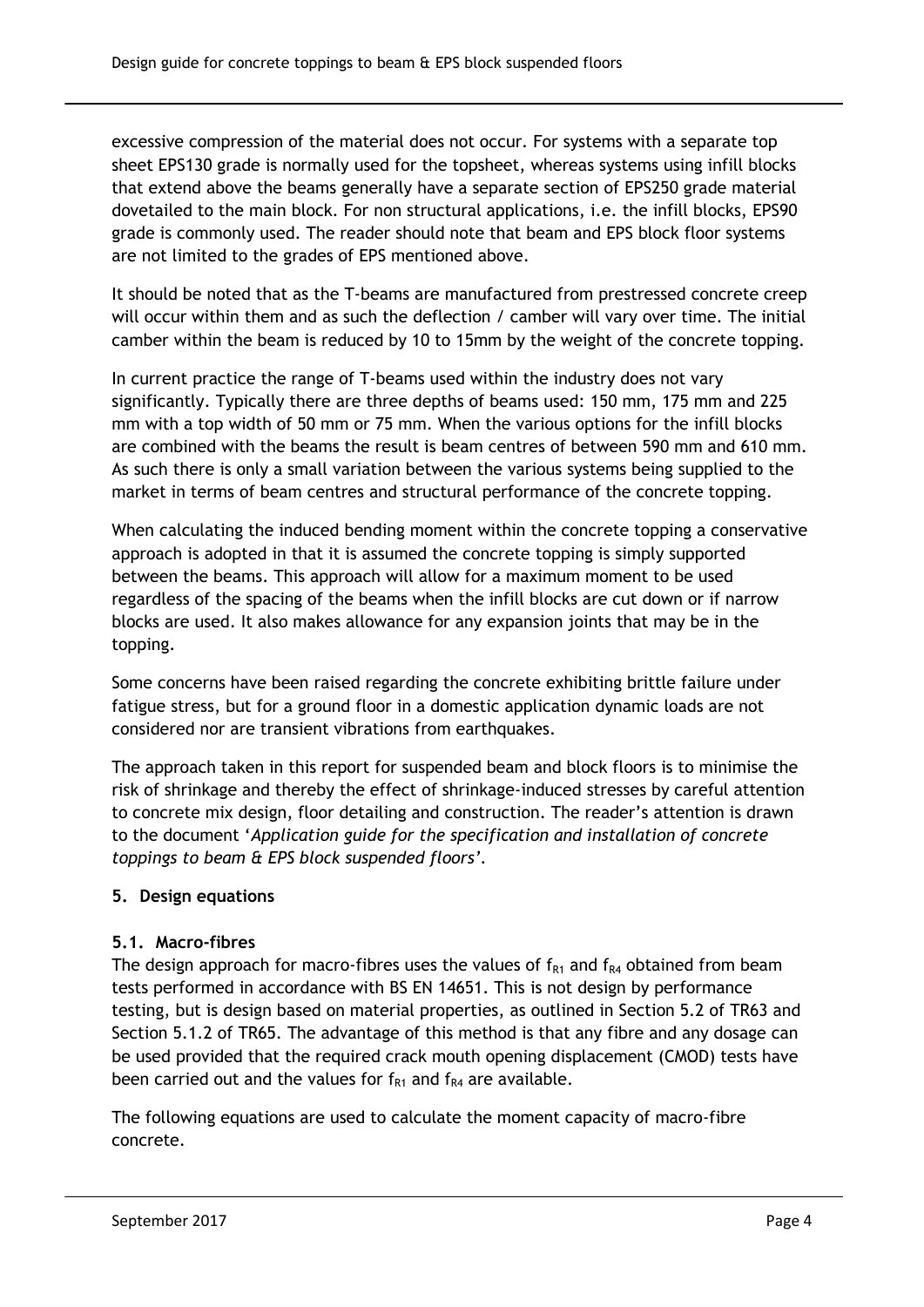Example 1 calculation.

Parameters:

| Imposed variable action<br>Alternative point load<br><b>Beam centres</b><br>Topping thickness, h | $= 1.5$ kN/m <sup>2</sup><br>$= 2$ kN on 50 mm square<br>$= 610$ mm<br>$= 65$ mm |
|--------------------------------------------------------------------------------------------------|----------------------------------------------------------------------------------|
|                                                                                                  | (nominal 70mm with 5mm allowance for                                             |
| camber)                                                                                          |                                                                                  |
| • Material partial factor for concrete, $y_c$                                                    | $= 1.5$                                                                          |
| Variable action partial factor                                                                   | $= 1.5$                                                                          |
| Permanent action partial factor                                                                  | $= 1.35$                                                                         |
| Concrete unit weight (unreinforced)                                                              | $= 24$ kN/m <sup>3</sup>                                                         |
| Concrete characteristic strength, $f_{ck}$                                                       | $= 25$ MPa                                                                       |
| Macro-fibre dosage                                                                               | $= 5$ kg/m <sup>3</sup>                                                          |
| $f_{R1}$                                                                                         | $= 1.5 MPa$                                                                      |
| $\rm t_{\scriptscriptstyle R4}$                                                                  | $= 1.7$ MPa                                                                      |

| <b>BENDING</b>  |                                                                                                                                                                             |
|-----------------|-----------------------------------------------------------------------------------------------------------------------------------------------------------------------------|
| EC <sub>2</sub> | Applied moment $M_{\text{FD}} = P.L/4 + W.L^2/8$<br>$=$ (1.5 x 2 x 0.61/4) + (1.35 x 0.065 x 24 x 0.61 <sup>2</sup> / 8)<br>$= 0.56$ kNm/m                                  |
| <b>TR34</b>     | $\sigma_{r1} = 0.45 f_{R1}$<br>$= 0.45 \times 1.5$<br>$= 0.675$ MPa                                                                                                         |
| <b>TR34</b>     | $\sigma_{\text{r4}} = 0.37 \text{ f}_{\text{R4}}$<br>$= 0.37 \times 1.7$<br>$= 0.629$ MPa                                                                                   |
| Eq 6            | $M_{u} = h^{2} / \gamma_{c} \times (0.29 \sigma_{r4} + 0.16 \sigma_{r1})$<br>$= 0.065^2 / 1.5 \times (0.29 \times 0.629 + 0.16 \times 0.675) \times 10^3$<br>$= 0.82$ kNm/m |
|                 | Check $M_u$ > $M_{ED}$ OK in bending                                                                                                                                        |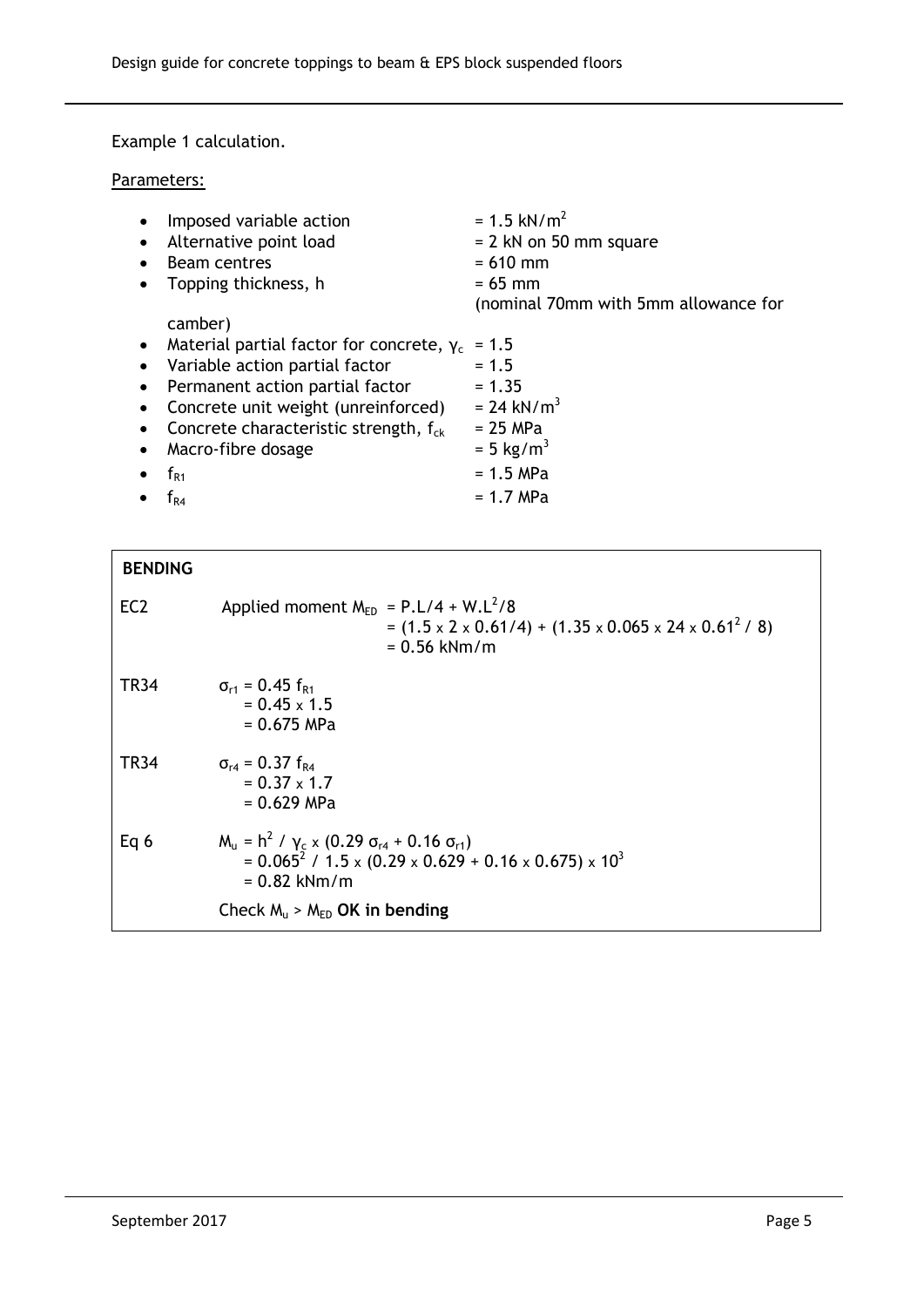# **PUNCHING SHEAR**

Shear at the face of the loaded area

|                   | d                                                                           | $= 0.75 \times h$<br>$= 0.75 \times 65$<br>$= 49$ mm                                               |  |
|-------------------|-----------------------------------------------------------------------------|----------------------------------------------------------------------------------------------------|--|
| Eq 6.49           | $V_{\text{Ed}}$                                                             | $= (1.5 \times P) / (u \times d)$<br>$=$ (1.5 x 2 x 1000) / (4 x 50 x 49)<br>$= 0.306$ MPa         |  |
| Eq 6.6N           | ٧                                                                           | $= 0.6 \times (1 - f_{ck}/250)$<br>$= 0.6 \times (1 - 25/250)$<br>$= 0.54$                         |  |
| UK NA             | $\mathsf{a}_{\mathsf{cc},\mathsf{pl}}$                                      | $= 0.6$                                                                                            |  |
|                   | $\sf f_{\sf cd, \sf pl}$                                                    | $=$ $\alpha_{cc,pl}$ x f <sub>ck</sub> / $\gamma_c$<br>$= 0.6 \times 25 / 1.5$<br>$= 10.0$ MPa     |  |
| UK NA<br>6.4.5(3) | $V_{Rd, max}$                                                               | $= 0.5 \vee f_{\text{cd,pl}}$<br>$= 0.5 \times 0.54 \times 10$<br>$= 2.7 MPa$                      |  |
|                   |                                                                             | Check $v_{Rd, max}$ > $v_{Ed}$ OK for punching shear at the face of the loaded area                |  |
|                   |                                                                             | Shear on the critical perimeter (at distance 2d from the loaded area)                              |  |
| Fig 6.13          |                                                                             | Perimeter = $4 \times 50 + 2 \times \pi \times (2 \times 49)$<br>$= 816$ mm                        |  |
| Eq 6.49           | $V_{\text{Ed}}$                                                             | $= (1.5 \times P) / (u \times d)$<br>$=$ (1.5 x 2 x 1000) / (816 x 49)<br>$= 0.075$ MPa            |  |
| Eq $6.2b$         | k,                                                                          | $= 1 + \sqrt{200} / d \le 2.0$<br>$= 1 + \sqrt{200 / 49}$<br>$= 3.02$<br>$= 2.0$                   |  |
| Eq 6.3N           | $V_{min}$                                                                   | = 0.035 x $k^{3/2}$ x $f_{ck}^{1/2}$<br>= $0.035 \times 2.0^{3/2} \times 25^{1/2}$<br>$= 0.49$ MPa |  |
| Eq $6.2b$         | Taking $\sigma_{cp} = 0$ , then $v_{Rd,c} = v_{min}$<br>$= 0.49$ MPa        |                                                                                                    |  |
|                   | Check $v_{Rd,c}$ > $v_{Ed}$ OK for punching shear on the critical perimeter |                                                                                                    |  |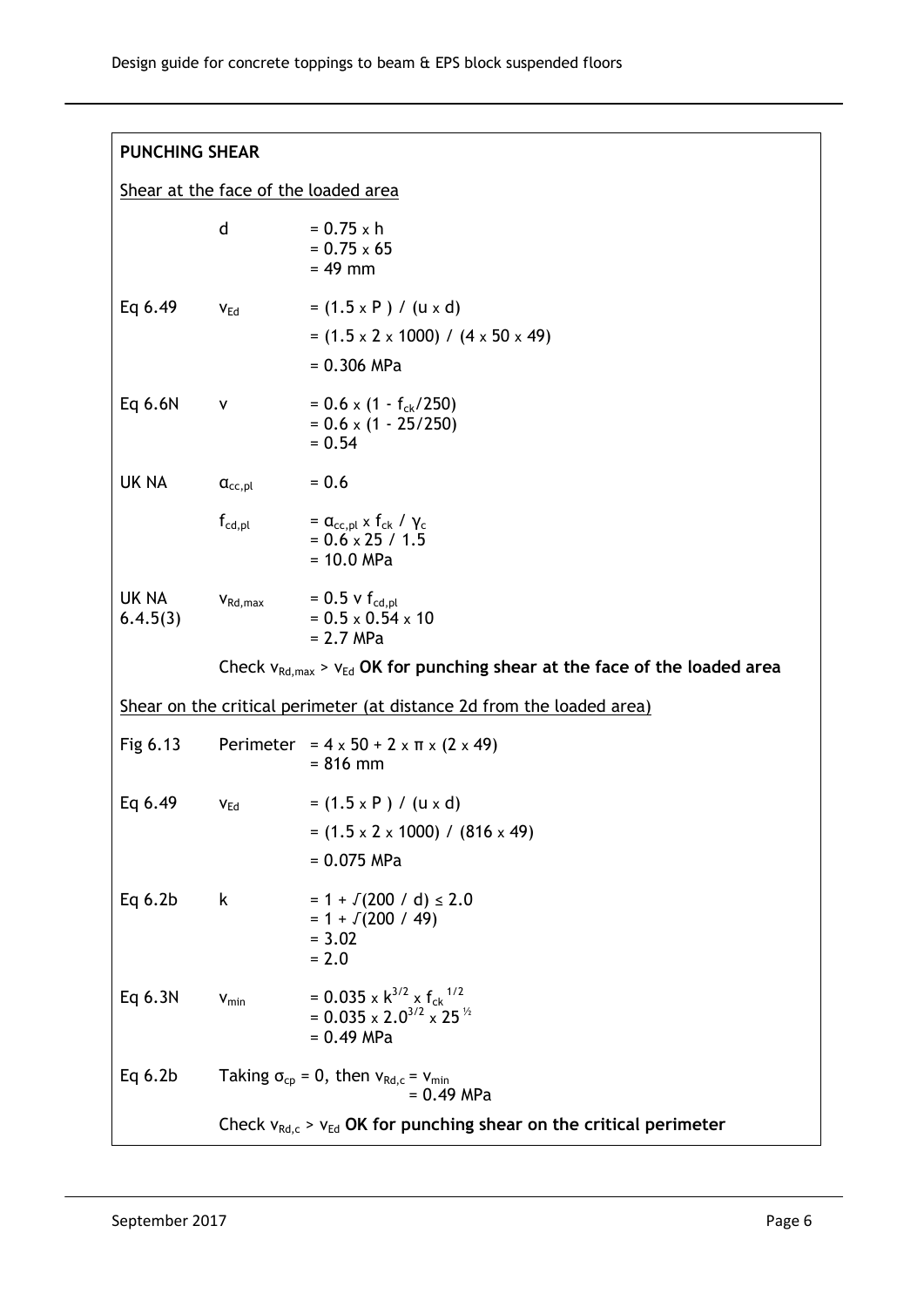The values of  $f_{R1}$  and  $f_{R4}$  can be used in one of two ways to design a topping with a new macro-fibre for a flooring system that has previously undergone full-scale testing.

## Approach 1 - Equivalence

This approach relies on testing fibre-reinforced concrete samples in accordance with the European Notched Beam Test methodology specified in BS EN 14651. The purpose of the testing is to demonstrate the equivalence between:

- a specified concrete mix (reference concrete), which is reinforced with fibres of a known type and dosage that featured in a full-scale load test, and
- a reference concrete reinforced with an alternative fibre type and dosage.

If the results of the European Notched Beam Test for the alternative fibre when used in the reference concrete are equal to or greater than the results for the existing fibre when used in the reference concrete, then the alternative fibre should perform satisfactorily in the flooring system provided that the concrete used in the topping is otherwise unchanged.

# Approach 2 – Reverse engineering

In this approach the design equations are used to back-calculate the values of  $f_{R1}$  and  $f_{R4}$ that are required to carry the loads and then a dosage of fibres is determined to provide that level of performance. European Notched Beam Test (BS EN1 4651) results are also needed to calibrate the engineered solution against a reference concrete. The designer must be satisfied that the fibre reinforced concrete will ultimately still exhibit the behaviour of a typical fibre reinforced concrete.

# **5.2. Steel reinforcement**

This design approach is familiar with all practicing engineers and is covered within BS EN 1992-1-1.

Example 2 calculation using the same data as in Example 1.

## Parameters:

- Assume 25 mm cover to the reinforcement and A142 mesh with longitudinal bars in the bottom layer
- Material safety factor for steel  $y_s = 1.15$

| <b>BENDING</b>  |                              |                                                            |
|-----------------|------------------------------|------------------------------------------------------------|
| EC <sub>2</sub> | $f_{\mathsf{yk}}$            | $= 500$ MPa                                                |
| Cl $3.1.6(1)P$  | $\mathfrak{a}_{\mathsf{cc}}$ | $= 0.85$                                                   |
|                 | d                            | $= 65 - 25 - 6/2$<br>$= 37$ mm                             |
| Eq 3.20         | λ                            | $= 0.8 - \text{max} (0, \text{fck} - 50) / 400$<br>$= 0.8$ |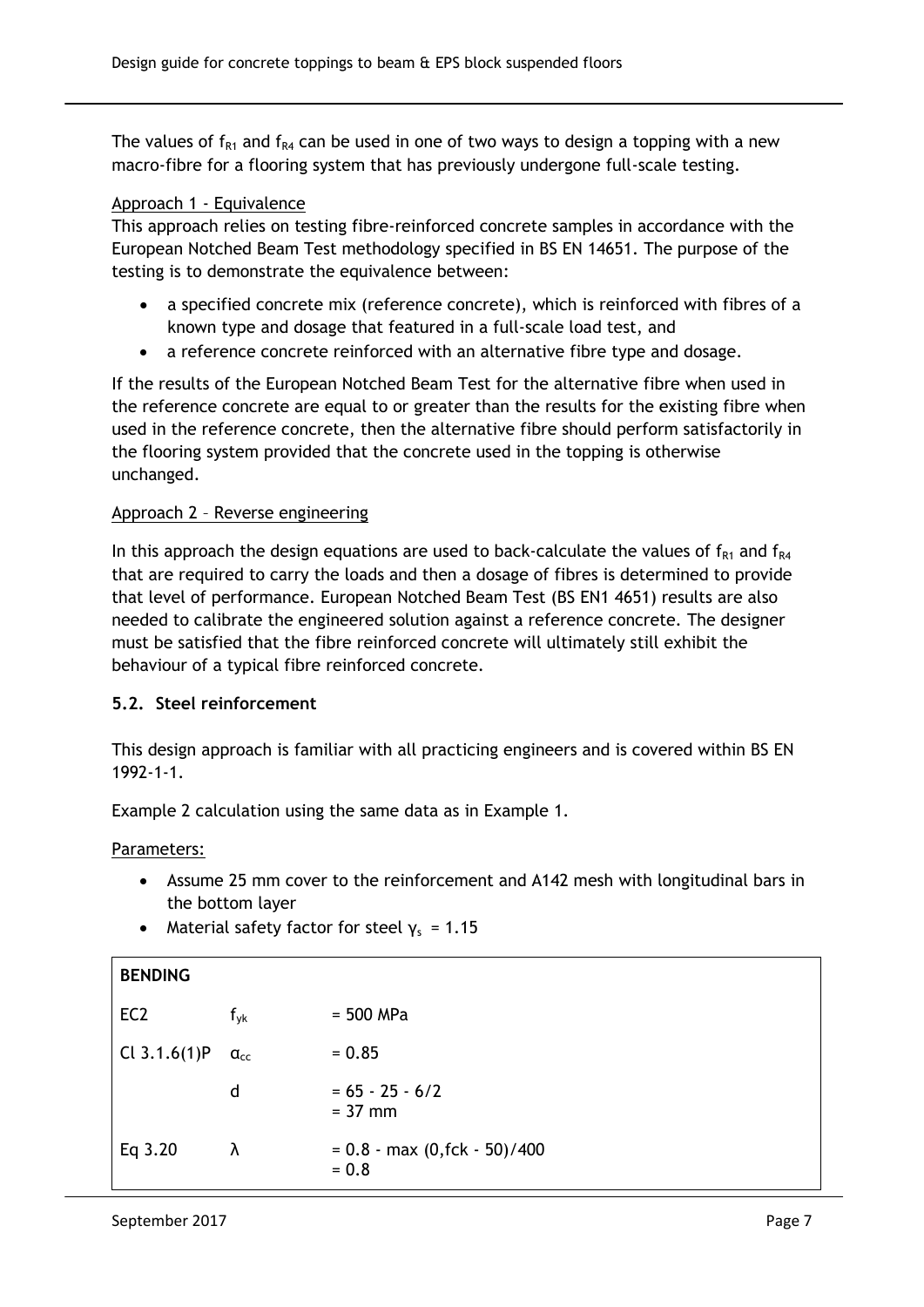| <b>BENDING (continued)</b> |              |                                                                                                                                                              |  |
|----------------------------|--------------|--------------------------------------------------------------------------------------------------------------------------------------------------------------|--|
| Cl $3.1.7(3)$              | $\mathbf{x}$ | = [d - $\sqrt{(d^2 - 2000 / α_{cc} \times M_{ED} × γ_c / f_{ck})}$ / λ<br>= $[37 - \sqrt{(37^2 - 2000/0.85 \times 0.66 \times 1.5/25)}] / 0.8$<br>$= 1.6$ mm |  |
| CL 5.5(4)                  | x/d          | $= 1.6 / 37$<br>$= 0.043 < 0.6$ OK                                                                                                                           |  |
|                            | Z            | $= d - \lambda/2$ . x<br>$=$ 37 - 0.4 $\times$ 1.6<br>$= 36.4 > 0.95d$<br>$= 35.2$ mm                                                                        |  |
|                            | $A_{s}$      | $= M_{ED} / f_{vk} / Z \times Y_s$<br>$= 0.66 / 500 / 35.2 \times 1.15$<br>$= 43$ mm <sup>2</sup> /m                                                         |  |
| Cl.<br>9.2.1.1(1)          | $A_{s,min}$  | $= 1.33 \times d$<br>$= 1.33 \times 37$<br>$= 49$ mm <sup>2</sup> /m                                                                                         |  |
|                            |              | A142 mesh = $142 \text{ mm}^2/\text{m}$ OK in bending                                                                                                        |  |

## **5.3. Micro-fibres**

Micro-fibres have long been used within the concrete topping of EPS beam and block floors. They are suitable for incorporation into finishing screeds used in non-structural situations, e.g., as a levelling finish to prestressed concrete beam and resisting EPS block floor systems. The inclusion of micro-fibres within the mix is intended to control plastic shrinkage and settlement cracking when used in accordance with manufacturers' instructions and the '*Application guide for the specification and installation of concrete toppings to beam & EPS block suspended floors'.*

Historically, micro-fibre toppings have also been used in structural situations, when a flooring system comprises prestressed concrete beams and non-resisting EPS blocks. The basic principle is that the bending stress developed due to the uniformly distributed load and / or point load is within the concrete's tensile capacity. As such the concrete is then designed as plain concrete using Section 12 of BS EN 1992-1-1.

Appendix A contains an example calculation of how a plain concrete topping could be designed.

This approach may only be used if the building warranty provider permits the use of microfibre or plain concrete as a structural topping.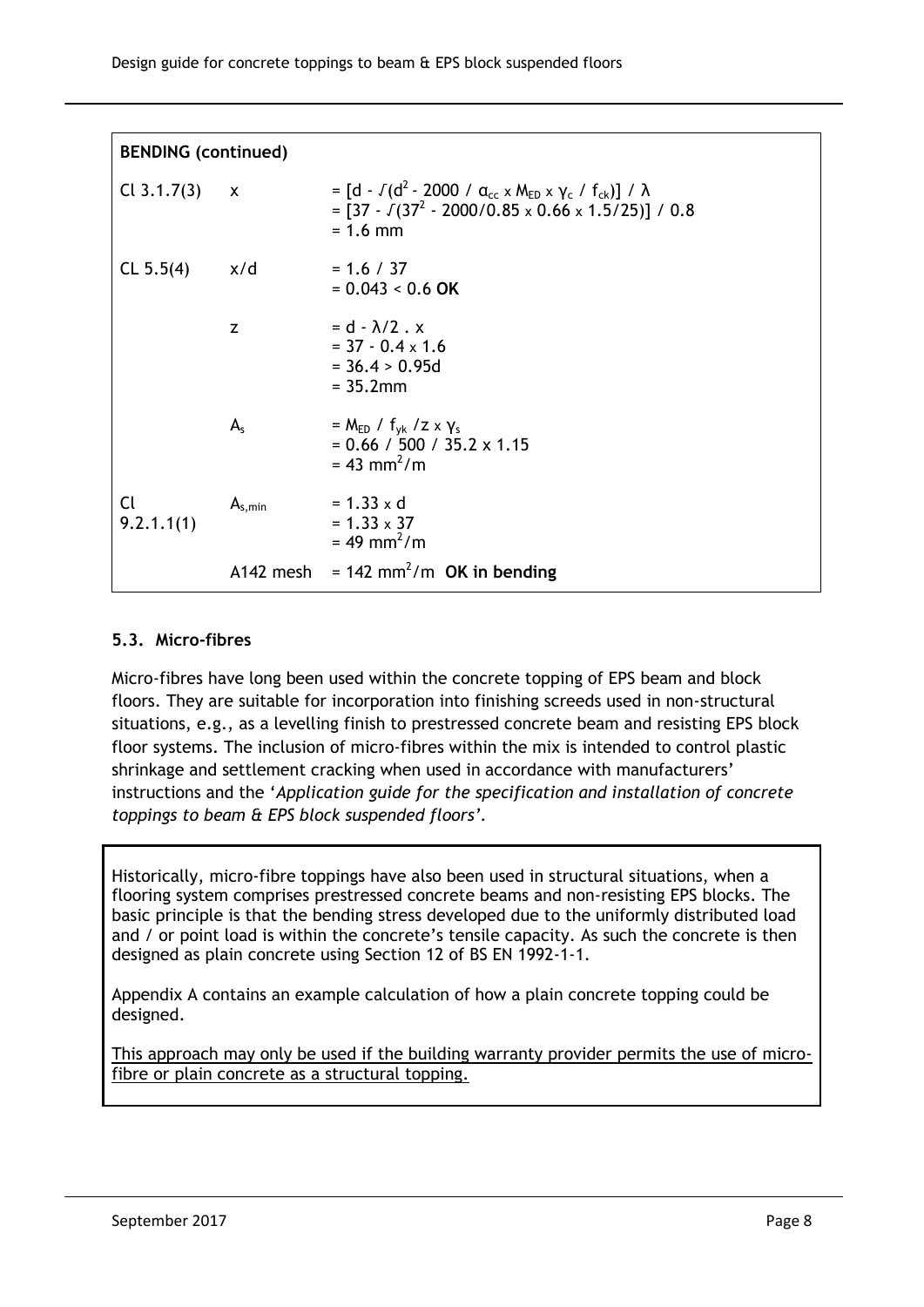## **APPENDIX A**

With regards to BS EN 1992-1-1, Section 12 does not stipulate that plain concrete must be mass concrete or in compression. Clause 12.3.1 (1) acknowledges the less ductile properties of plain concrete and so reduces design values through the use of partial factors. Clause 12.6.1 discusses design resistance to bending and axial force, and so flexure is considered in Section 12. Additionally, Clause 12.6.3(3) states that a concrete member may be considered to be uncracked in the ultimate limit state if either it remains completely under compression or if the absolute value of the principal concrete tensile stress  $\sigma_{\text{ct1}}$  does not exceed  $f_{\text{ctd, pl}}$ . It is therefore permissible for tension to be generated in plain concrete designed in accordance with EC2.

The method does not make allowance for stress induced by shrinkage as TR34 states that realistic assessment of the combined effects of load-induced stresses and shrinkage is problematical and could produce conservative designs without significantly reducing the risk of cracking.

The following equations are used to calculate the moment capacity of plain concrete.

#### Parameters:

| $\bullet$ | Imposed variable action                             | $= 1.5$ kN/m <sup>2</sup> |
|-----------|-----------------------------------------------------|---------------------------|
|           | • Alternative point load                            | $= 2$ kN on 50 mm square  |
| $\bullet$ | Beam centres                                        | $= 610$ mm                |
|           | • Topping thickness, h                              | $= 65$ mm                 |
|           | • Material partial factor for concrete, $y_c = 1.5$ |                           |
|           | • Variable action partial factor                    | $= 1.5$                   |
|           | • Permanent action partial factor                   | $= 1.35$                  |
| $\bullet$ | Concrete unit weight                                | $= 24$ kN/m <sup>3</sup>  |
|           | • Concrete characteristic strength, $f_{ck}$        | $= 25$ MPa                |

## **BENDING**

| EC <sub>2</sub> | Applied moment $M_{ED} = P.L/4 + W.L^2/8$                 | $=(1.5 \times 2 \times 0.61/4) + (1.35 \times 0.065 \times 24 \times 0.61^2/8)$<br>$= 0.56$ kNm/m                    |
|-----------------|-----------------------------------------------------------|----------------------------------------------------------------------------------------------------------------------|
| <b>UK NA</b>    | $\mathsf{a}_{\mathsf{ct},\mathsf{pl}}$                    | $= 0.8$                                                                                                              |
| Table<br>3.1    | $f_{\text{ctk},0.05}$                                     | $= 1.8$ MPa                                                                                                          |
| Eq 12.1         | $f_{\text{ctd,pl}}$                                       | $=$ $\alpha_{\text{ct,pl}} \times f_{\text{ctk,0.05}} / \gamma_{\text{c}}$<br>$= 0.8 \times 1.8 / 1.5$<br>= 0.96 MPa |
|                 | Moment capacity $M_{RD} = f_{\text{ctd,pl}} \times h^2/6$ | $= 0.96 \times 1000 \times 0.075^{2}$ / 6<br>$= 0.68$ kNm/m                                                          |
|                 | Check $M_{RD}$ > $M_{ED}$ OK in bending                   |                                                                                                                      |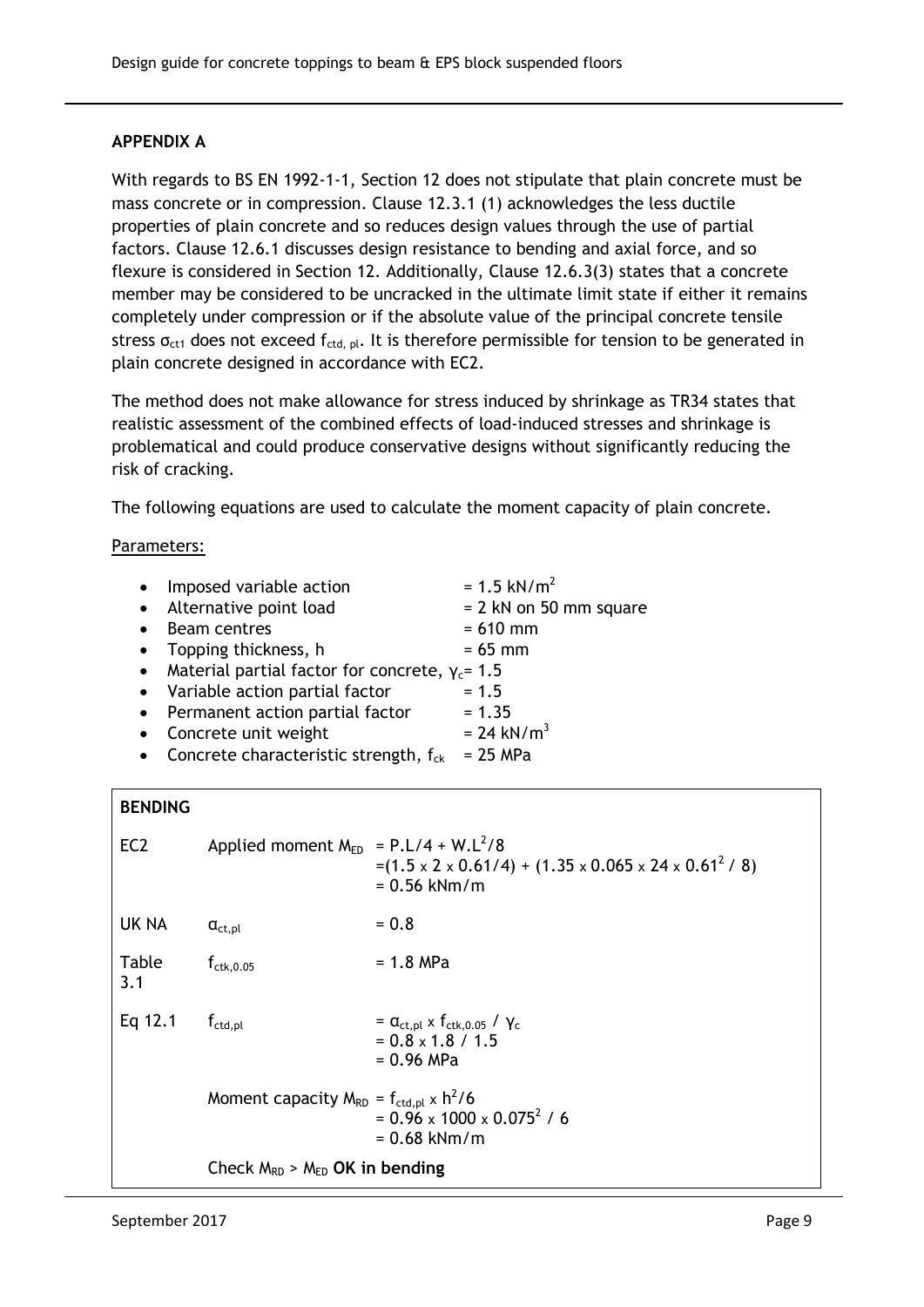| EC <sub>2</sub>                                                                   | Applied shear $V_{FD}$                                | $= P/2 + W.L/2$<br>$=$ (1.5 x 2 / 2) + (1.35 x 0.065 x 24) x 0.61 / 2<br>$= 2.14$ kN/m                      |
|-----------------------------------------------------------------------------------|-------------------------------------------------------|-------------------------------------------------------------------------------------------------------------|
| Eq 12.4                                                                           | $\tau_{\textsf{cp}}$                                  | $=$ k x V <sub>ED</sub> / A <sub>cc</sub><br>$= 1.5 \times 2.14 \times 1000$ / (65 x 1000)<br>$= 0.049$ MPa |
| Eq $12.5$<br>Taking $\sigma_{cp} = 0$ , then $f_{cvd} = f_{ctd,pl}$<br>= 0.96 MPa |                                                       |                                                                                                             |
|                                                                                   | Check $f_{\text{cvd}} > \tau_{\text{cp}}$ OK in shear |                                                                                                             |

| <b>PUNCHING SHEAR</b>                |                                          |                                                                                            |  |
|--------------------------------------|------------------------------------------|--------------------------------------------------------------------------------------------|--|
| Shear at the face of the loaded area |                                          |                                                                                            |  |
|                                      | d                                        | $= 0.75 \times h$<br>$= 0.75 \times 65$<br>$= 49$ mm                                       |  |
| Eq 6.49                              | $V_{\text{Ed}}$                          | $= (1.5 \times P) / (u \times d)$<br>$=$ (1.5 x 2 x 1000) / (4 x 50 x 49)<br>$= 0.306$ MPa |  |
| Eq 6.6N                              | $\mathsf{v}$                             | $= 0.6 \times (1 - f_{ck}/250)$<br>$= 0.6 \times (1 - 25/250)$<br>$= 0.54$                 |  |
| UK NA                                | $\alpha_{\text{cc,pl}}$                  | $= 0.6$                                                                                    |  |
|                                      | $\boldsymbol{\mathsf{f}}_{\text{cd,pl}}$ | $=$ $\alpha_{cc,pl}$ x $f_{ck}$ / $\gamma_c$<br>$= 0.6 \times 25 / 1.5$<br>$= 10.0$ MPa    |  |
| UK NA<br>6.4.5(3)                    | $V_{Rd, max}$                            | $= 0.5$ v $f_{cd,pl}$<br>$= 0.5 \times 0.54 \times 10$<br>$= 2.7 MPa$                      |  |
|                                      |                                          | Check $v_{Rd, max}$ > $v_{Ed}$ OK for punching shear at the face of the loaded area        |  |